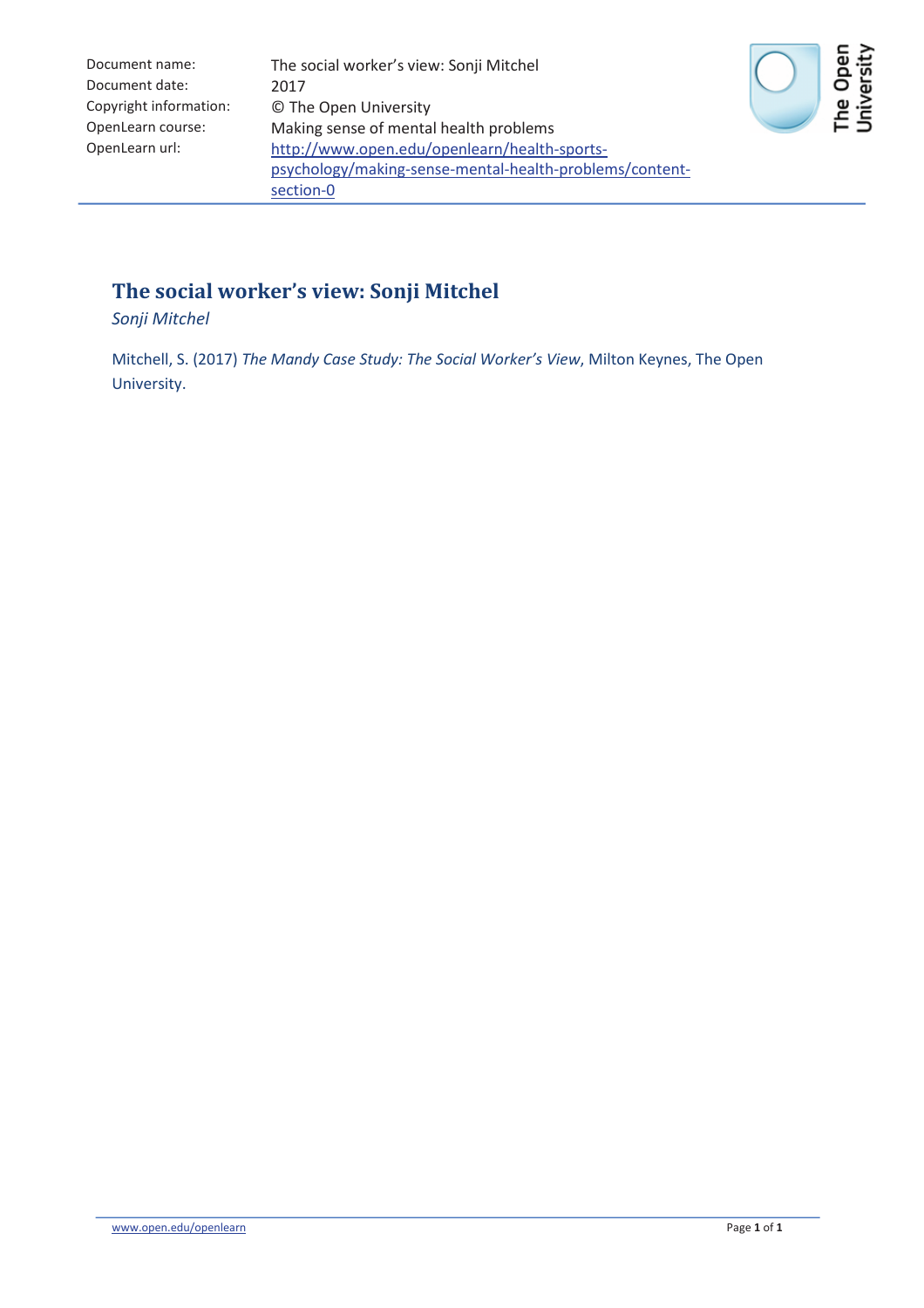# The social worker's view: Sonji Mitchel

# **Context**

The main title that I go by is social worker. I'm also an AMHP, so that means that I'm an approved mental health professional. The distinction between the two, is that as a social worker, I'm registered under the HCPC which is the Health Care Professional Council. Also the same with the AMHP but as an AMHP I have the added authority of being able to section people. Under the Care Act I would also come under the umbrella of the healthcare professional and care co-ordinator.

Social workers always had a pivotal role in helping service users. We're trained to understand the medical side of someone's mental illness, but we also focus on the social side and offer holistic support. So we're looking at all the systems around a person with mental illness. That's their social systems, their environment, past history, assessing risk. Those are things that a social worker will do, and their focus will be the wellbeing and the recovery of service users. You need to have a wide range of knowledge about theories, methods, approaches and interventions, and skills, so that all forms part of social work training. But you also have to develop that as you're working in the practice. No two people are the same. It's very challenging. There's lots of challenging scenarios that we have to manage, so you have to have a wide range of knowledge and skills.

We have people sometimes that suffer from great anxiety. Mandy seems like, if it's her first onset she will be feeling stigmatised probably, maybe in denial about her voices, maybe frightened. So having that support from someone who's reassuring, who's experienced, who's been working with people like that, can help. So that would be our role, kind of easing her through to recovery.

We do have a thing where we say the patient is the expert, so we're looking to the service user to tell us what's going on for them, but then we're the professionals to give that support, and supposed to have that expertise in giving someone support in terms of maybe ideas around coping mechanisms. So for Mandy, I would be looking at how to take away some of that distress for her.

Once the initial assessment is completed, you have an idea about the sort of the framework that we work to. It would be looking at about where to link her into. That might be with the psychologist, for some form of therapy. She maybe has had a medical review with the consultant, and maybe given some form of treatment, but then for me it's about how to enhance her quality of life. So with a lot of clients that I work with, their medication might just take the edge of the voices, which then allows a person to function a bit more. With the reduction of the voices she may be accessible now to maybe linking back in to her art.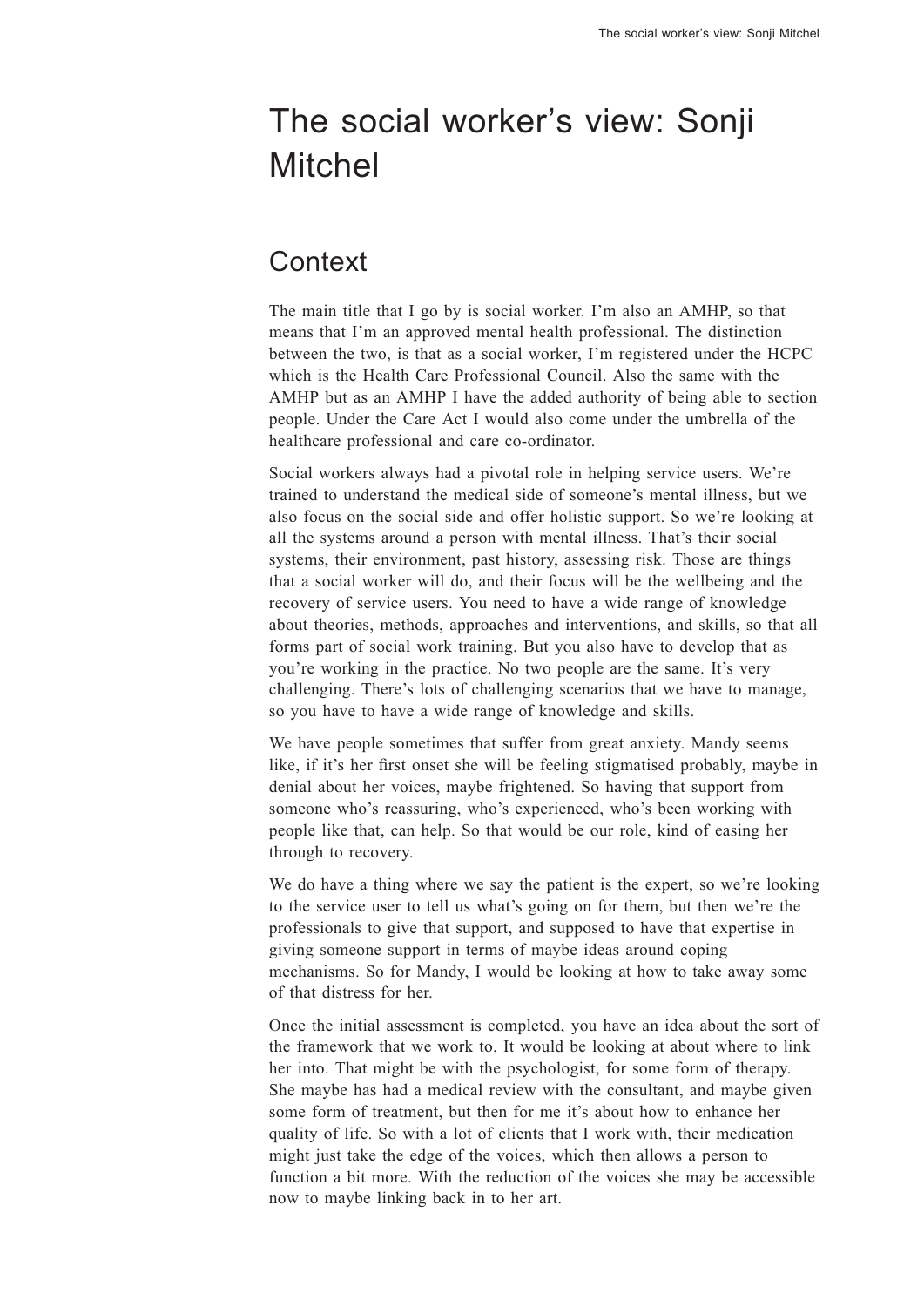So I would be thinking about linking her in with services like Mind, or voluntary organisations, employment agencies, art therapy, those sorts of things, and it's up to her really. It's what she would like to do as well, so it would be personalised. We call it person centred care. So it's about her saying what she would like, and trying to help her with that. So it could be just advocacy, it could be linking in a support worker to assist her, to you know go to these places. Those are the kind of things we could advance onto, once her mental health is stabilised.

#### Assessment

With Mandy, a social worker would first identify the need. So we're working at the moment under the Care Act. So the Care Act came in 2014 and it's about assessing the need of vulnerable people and people at risk. So Mandy would come under that, once she's referred to us from whatever source. So that could come from the GP, that could be from a friend, a neighbour. So we'd get the referral, so with someone like Mandy, the first thing would be to assess her need, and see what the risks are and see what her needs are.

As a social worker, I work under a statutory organisation, so basically where I work I'm based with psychiatrists, psychologists, psychiatric nurses. So it's a statutory organisation that has to work within legislation, so once the need is identified for Mandy, it would be probably signposting her to various practitioners. So I would think for Mandy, the first thing would be to getamedical assessment done with the doctor. So that would be for the doctor to make a diagnosis. Has she got a mental illness? From the case, it seems like it's the first onset of some kind of psychosis; so it would be looking at that, finding out when that started, what are the triggers? What are the symptoms?

But if the voices are distressing, would we not be trying to treat that? So then we'd have to be thinking 'is it going to be anti-psychotic or is it going to be an anti-depressant'. If it is new to her, I don't know how much understanding she'd have of the voices anyway, to make those kind of real thoughts about it because she's just discovering them in a way. She'<sup>s</sup> become a vulnerable person because of these voices, so those are the things that are quite concerning

There is research that if you catch mental illness early enough then you've got a better chance of recovery, so I would be thinking about that with Mandy, being this is her first episode. It may be stress, it may be just intense stress from things that have happened. Losing her boyfriend, not realising her potential, stresses at university, those sorts of things. So it would be our role to kind of look at everything, not just out rightly say she's got you know a mental illness, but look at all the things, the patterns, the triggers and see through an assessment with the doctor. It might be the psychologists, it might be depression, so if it's depression, psychologists might be able to do some work with her. So from my point of view as a social worker, I would be sort of signposting and bringing those people in, for Mandy to do further assessments.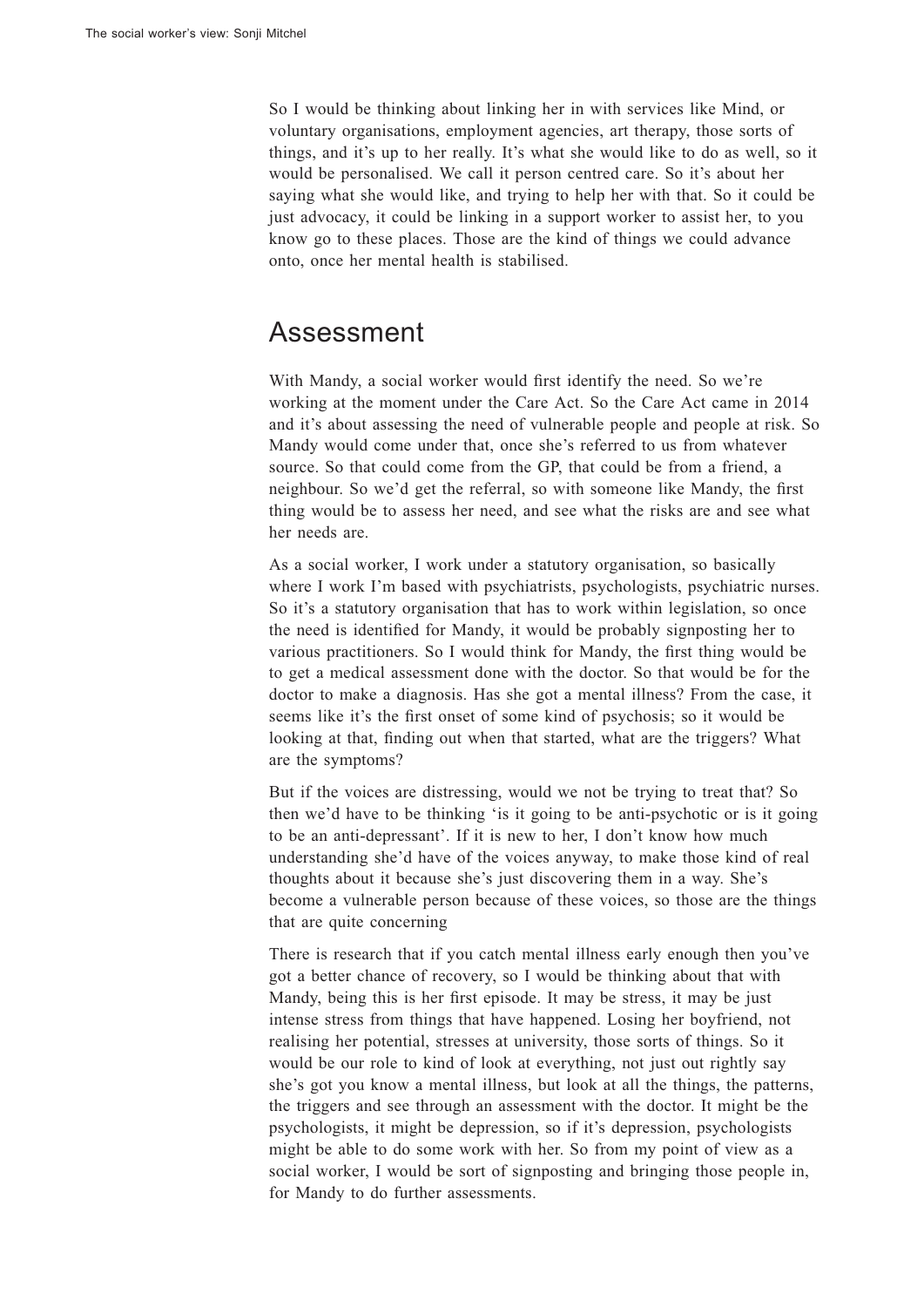I would like, with her consent, to be able to speak to a family member, somebody who knows her best. So that would be parent, brother, sibling, sister, just to get some information about what's happened in her life cycle. So that's something that I would be very interested to find out.

And from the social work perspective, I wouldn't be focusing as much on the diagnosis but on the effects of the symptoms itself, so her being socially isolated, withdrawing, those are things we'd be focusing on, and minimising risk to her, so trying to prevent self-neglect, measuring the risk. Those are the things that we would be doing in the first instance, so it's not so much about the diagnosis, but it's about how it's impacting on her life and her functioning.

### Contributing factors

Well the causes, I don't know if we've got to the bottom of the causes, and we wouldn'<sup>t</sup> find that out until we'd assessed her. The challenges we know at the moment are that she's becoming isolated, she's hearing voices. If it'<sup>s</sup> her first episode it might be quite distressing to her, so she would need some form of support, but in terms of the causes, I don't think we are completely aware of the whole facts at the moment.

I think what's lacking really is that we want to find out a bit more about what's happened in the present. So usually we might go back the last two weeks, or what was the last significant event for Mandy? So it might have been losing her job, what happened in that? Getting a bit of an idea of her networks, does she go out? Did she used to go out? Has she got a circle of friends? Does she see family? So, those kind of things a bit more, so you get an idea of what type of lifestyle she has. Does she drink? Does she party? She's a young person. What are the things that she likes to do? Has she got any plans for the future? That's a good indication of where someone's mind is at, in terms of are they making plans for the future, or do they feel everything's hopeless.

So, yeah, I think a bit more about that, a bit more about her family, her mother, father. Are they still alive? Has she got siblings? Does she have hopes to have children in the future? Those kinds of things you can find out and get a better picture about what her strengths are and what her hopes are.

It's about the people closest to her who she lives with, to get a real flavour of what her baseline is, what she's normally like, what changes people have noticed, and, you know, get a sort of a timeline of what's been happening. I mean we know a bit about the university, we know she was affected by the boyfriend. Is she still grieving for the loss of this boyfriend? It's a bit of an adjustment for her. I work with quite a lot of creative types of service users, who actually feel that they haven't reached their potential in life, and do become unwell, especially if they see their peers moving on, getting jobs, progressing, being creative. And people who are quite creative, really get quite distressed when they're not meeting their potential, or feel like their creative juices aren'<sup>t</sup> flowing. That's my experience of working with people